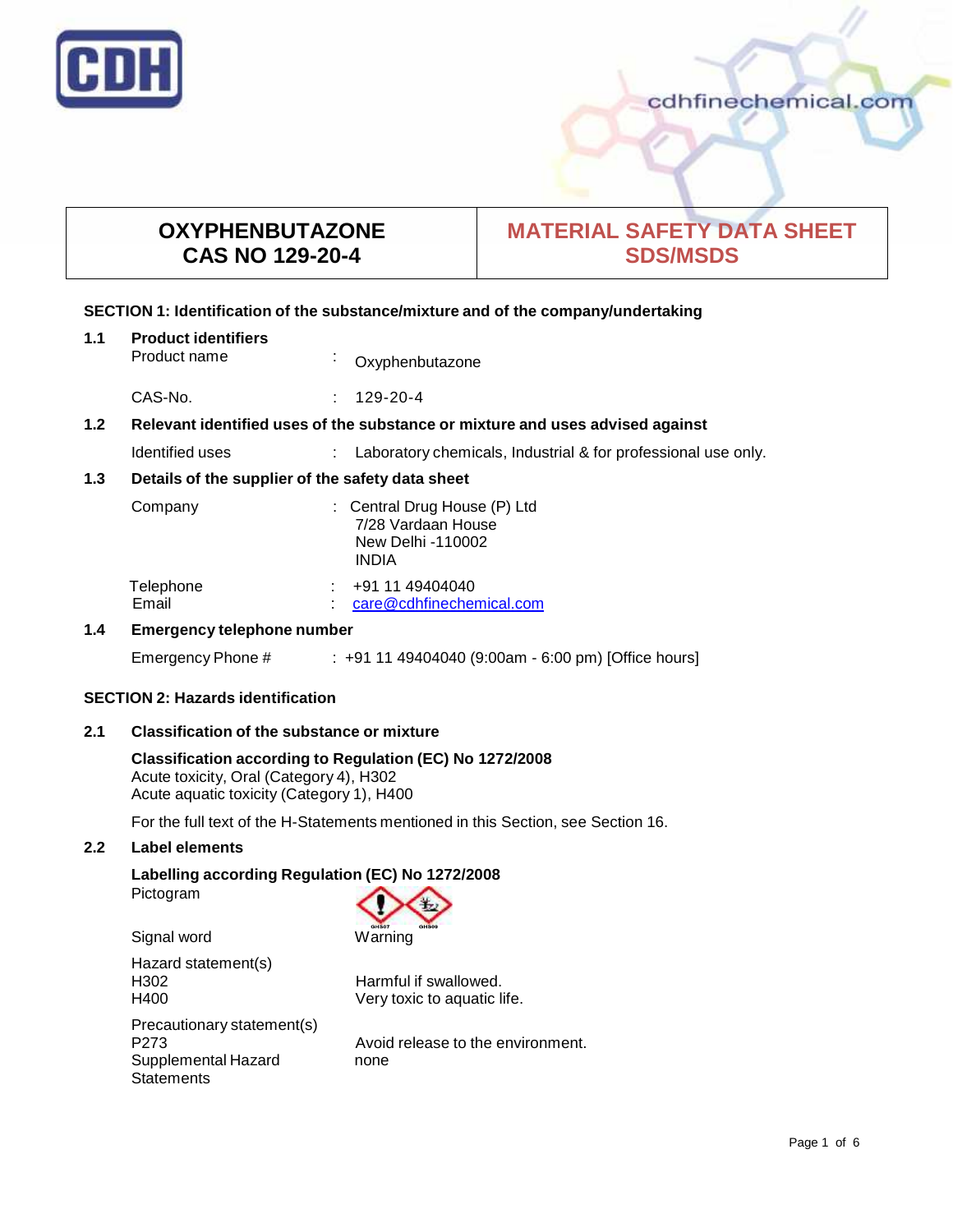## **SECTION 3: Composition/information on ingredients**

| 3.1 | <b>Substances</b>                                                                                               |                                                         |                                                                                                              |  |  |  |  |
|-----|-----------------------------------------------------------------------------------------------------------------|---------------------------------------------------------|--------------------------------------------------------------------------------------------------------------|--|--|--|--|
|     | Synonyms                                                                                                        | ÷<br>G 27202<br><b>NSC 526053</b><br>Ro 04-4410         | 4-Butyl-1-(4-hydroxyphenyl)-2-phenyl-3,5-pyrazolidinedione<br>p-Hydroxyphenylbutazone<br>p-Oxyphenylbutazone |  |  |  |  |
|     | Formula<br>Molecular weight<br>CAS-No.                                                                          | : $C_{19}H_{20}N_2O_3$<br>324.38 g/mol<br>÷<br>129-20-4 |                                                                                                              |  |  |  |  |
|     | Hazardous ingredients according to Regulation (EC) No 1272/2008<br>Classification<br>Concentration<br>Component |                                                         |                                                                                                              |  |  |  |  |
|     | 204-936-2<br>CAS-No.                                                                                            | 129-20-4                                                | Acute Tox. 4; Aquatic Acute 1; $\le$ 100 %<br>H302, H400<br>M-Factor - Aquatic Acute: 10                     |  |  |  |  |

For the full text of the H-Statements mentioned in this Section, see Section 16.

## **SECTION 4: First aid measures**

## **4.1 Description of first aid measures**

#### **General advice**

Consult a physician. Show this safety data sheet to the doctor in attendance.

#### **If inhaled**

If breathed in, move person into fresh air. If not breathing, give artificial respiration. Consult a physician.

#### **In case of skin contact**

Wash off with soap and plenty of water. Consult a physician.

## **In case of eye contact**

Flush eyes with water as a precaution.

## **If swallowed**

Never give anything by mouth to an unconscious person. Rinse mouth with water. Consult a physician.

- **4.2 Most important symptoms and effects, both acute and delayed** The most important known symptoms and effects are described in the labelling (see section 2.2) and/or in section 11
- **4.3 Indication of any immediate medical attention and special treatment needed** No data available

#### **SECTION 5: Firefighting measures**

## **5.1 Extinguishing media**

## **Suitable extinguishing media** Use water spray, alcohol-resistant foam, dry chemical or carbon dioxide.

**5.2 Special hazards arising from the substance ormixture** Carbon oxides, Nitrogen oxides (NOx)

## **5.3 Advice for firefighters**

Wear self-contained breathing apparatus for firefighting if necessary.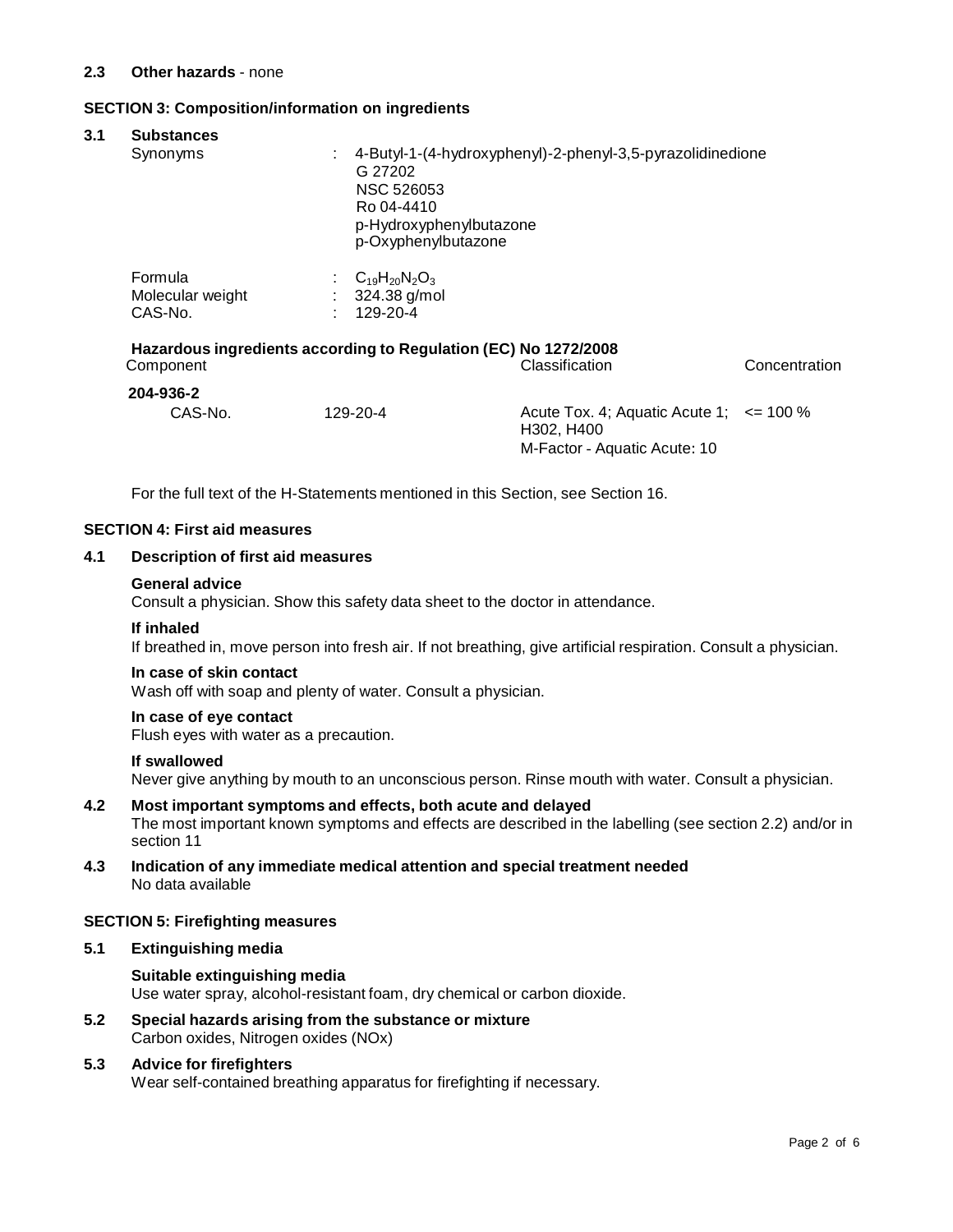## **5.4 Further information**

No data available

## **SECTION 6: Accidental release measures**

**6.1 Personal precautions, protective equipment and emergency procedures**

Use personal protective equipment. Avoid dust formation. Avoid breathing vapours, mist or gas. Ensure adequate ventilation. Evacuate personnel to safe areas. Avoid breathing dust. For personal protection see section 8.

- **6.2 Environmental precautions** Prevent further leakage or spillage if safe to do so. Do not let product enter drains. Discharge into the environment must be avoided.
- **6.3 Methods and materials for containment and cleaning up** Pick up and arrange disposal without creating dust. Sweep up and shovel. Keep in suitable, closed containers for disposal.
- **6.4 Reference to other sections** For disposal see section 13.

## **SECTION 7: Handling and storage**

## **7.1 Precautions for safe handling**

Avoid contact with skin and eyes. Avoid formation of dust and aerosols. Provide appropriate exhaust ventilation at places where dust is formed. For precautions see section 2.2.

## **7.2 Conditions for safe storage, including any incompatibilities**

Store in cool place. Keep container tightly closed in a dry and well-ventilated place.

Recommended storage temperature -20 °C

Store with desiccant. Air sensitive. Storage class (TRGS 510): Combustible Solids

#### **7.3 Specific end use(s)**

Apart from the uses mentioned in section 1.2 no other specific uses are stipulated

## **SECTION 8: Exposure controls/personal protection**

#### **8.1 Control parameters**

**8.2 Exposure controls**

#### **Appropriate engineering controls**

Handle in accordance with good industrial hygiene and safety practice. Wash hands before breaks and at the end of workday.

## **Personal protective equipment**

#### **Eye/face protection**

Safety glasses with side-shields conforming to EN166 Use equipment for eye protection tested and approved under appropriate government standards such as NIOSH (US) or EN 166(EU).

#### **Skin protection**

Handle with gloves. Gloves must be inspected prior to use. Use proper glove removal technique (without touching glove's outer surface) to avoid skin contact with this product. Dispose of contaminated gloves after use in accordance with applicable laws and good laboratory practices. Wash and dry hands.

#### **Body Protection**

Complete suit protecting against chemicals, The type of protective equipment must be selected according to the concentration and amount of the dangerous substance at the specific workplace.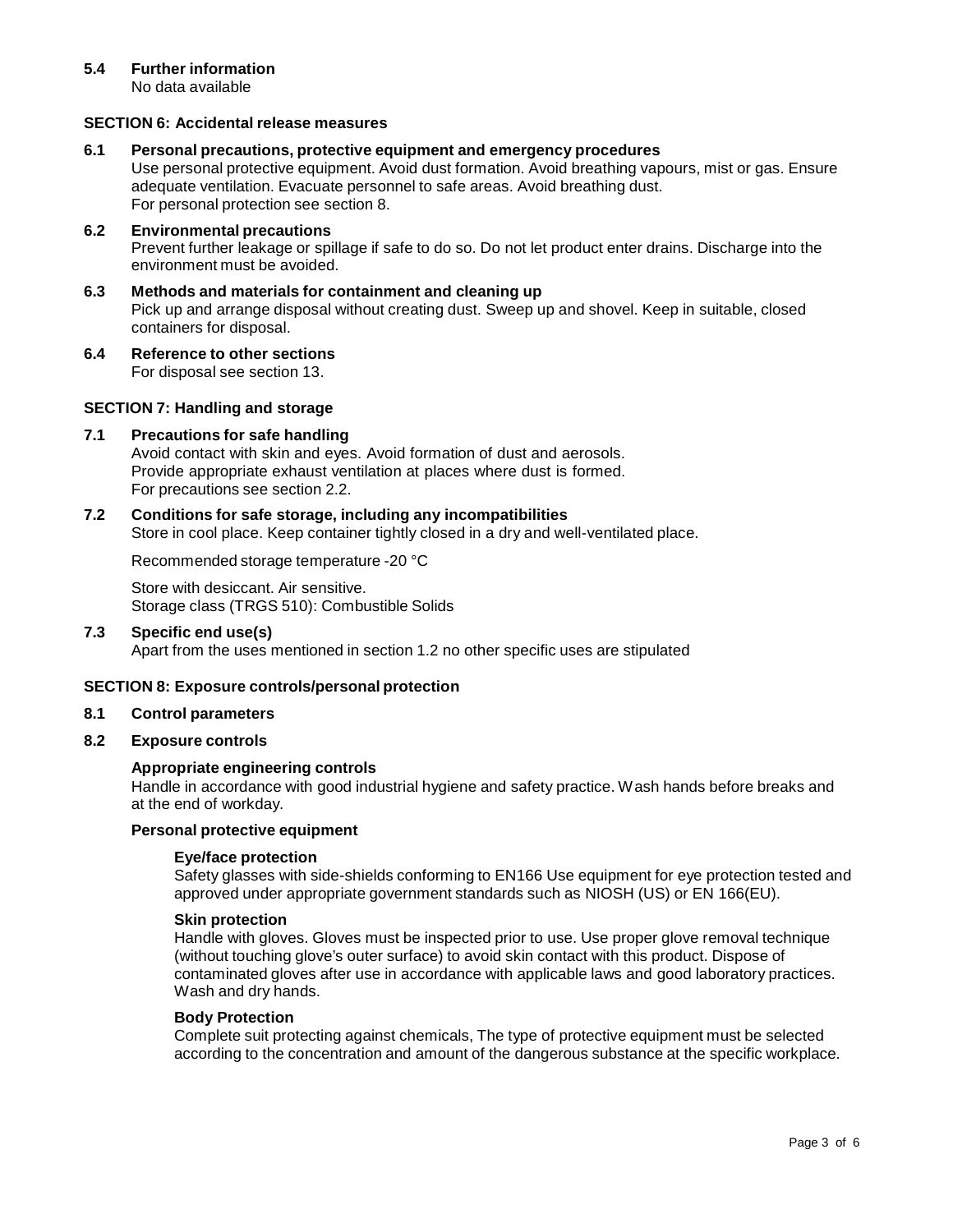## **Respiratory protection**

For nuisance exposures use type P95 (US) or type P1 (EU EN 143) particle r (US) or type ABEK- P2 (EU EN 143) respirator cartridges. Use respirators and components tested and approved under appropriate government standards such as NIOSH (US) or CEN (EU).

## **Control of environmental exposure**

Prevent further leakage or spillage if safe to do so. Do not let product enter drains. Discharge into the environment must be avoided.

## **SECTION 9: Physical and chemical properties**

## **9.1 Information on basic physical and chemical properties**

| a) | Appearance                                         | Form: solid       |
|----|----------------------------------------------------|-------------------|
| b) | Odour                                              | No data available |
| c) | <b>Odour Threshold</b>                             | No data available |
| d) | pH                                                 | No data available |
| e) | Melting point/freezing<br>point                    | No data available |
| f) | Initial boiling point and<br>boiling range         | No data available |
| g) | Flash point                                        | No data available |
| h) | Evaporation rate                                   | No data available |
| i) | Flammability (solid, gas)                          | No data available |
| j) | Upper/lower<br>flammability or<br>explosive limits | No data available |
| k) | Vapour pressure                                    | No data available |
| I) | Vapour density                                     | No data available |
| m) | Relative density                                   | No data available |
| n) | Water solubility                                   | No data available |
| o) | Partition coefficient: n-<br>octanol/water         | log Pow: 3.050    |
| p) | Auto-ignition<br>temperature                       | No data available |
| q) | Decomposition<br>temperature                       | No data available |
| r) | Viscosity                                          | No data available |
| s) | <b>Explosive properties</b>                        | No data available |
| t) | Oxidizing properties                               | No data available |
|    | Other safety information<br>No data available      |                   |
|    |                                                    |                   |

## **SECTION 10: Stability and reactivity**

- **10.1 Reactivity** No data available
- **10.2 Chemical stability** Stable under recommended storage conditions.
- **10.3 Possibility of hazardous reactions** No data available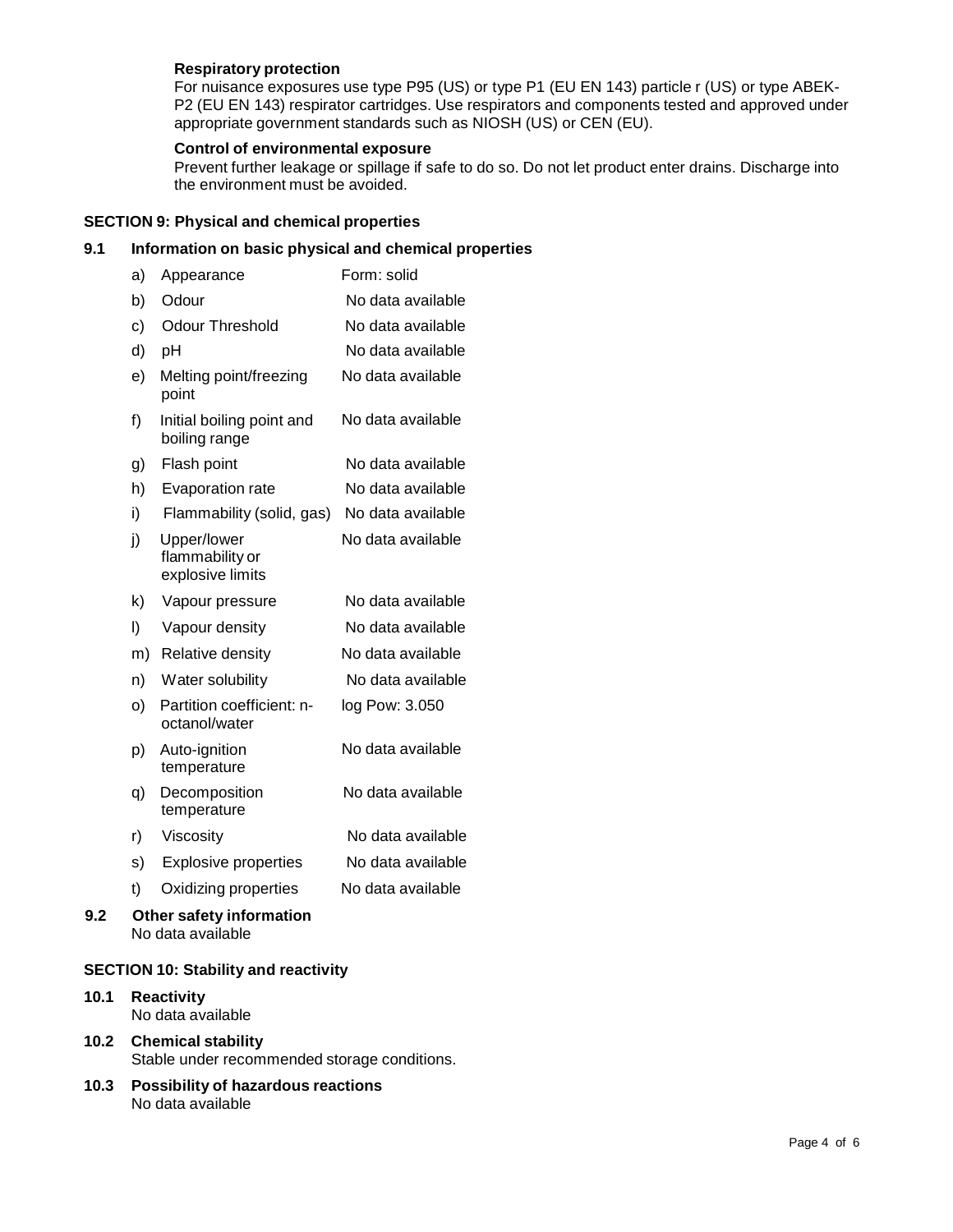- **10.4 Conditions to avoid** No data available
- **10.5 Incompatible materials** Strong oxidizing agents

## **10.6 Hazardous decomposition products** Hazardous decomposition products formed under fire conditions. - Carbon oxides, Nitrogen oxides (NOx) Other decomposition products - No data available In the event of fire: see section 5

## **SECTION 11: Toxicological information**

## **11.1 Information on toxicological effects**

## **Acute toxicity**

No data available204-936-2

**Skin corrosion/irritation** No data available(204-936-2)

**Serious eye damage/eye irritation** No data available(204-936-2)

**Respiratory orskin sensitisation** No data available(204-936-2)

**Germ cell mutagenicity** No data available(204-936-2)

#### **Carcinogenicity**

IARC: 3 - Group 3: Not classifiable as to its carcinogenicity to humans (204-936-2)

#### **Reproductive toxicity**

No data available(204-936-2)

**Specific target organ toxicity - single exposure** No data available(204-936-2)

**Specific target organ toxicity - repeated exposure** No data available

**Aspiration hazard** No data available(204-936-2)

## **Additional Information**

RTECS: Not available

To the best of our knowledge, the chemical, physical, and toxicological properties have not been thoroughly investigated.(204-936-2)

## **SECTION 12: Ecological information**

- **12.1 Toxicity** No data available
- **12.2 Persistence and degradability** No data available
- **12.3 Bioaccumulative potential** No data available
- **12.4 Mobility in soil** No data available(204-936-2)
- **12.5 Results of PBT and vPvB assessment** PBT/vPvB assessment not available as chemical safety assessment not required/not conducted